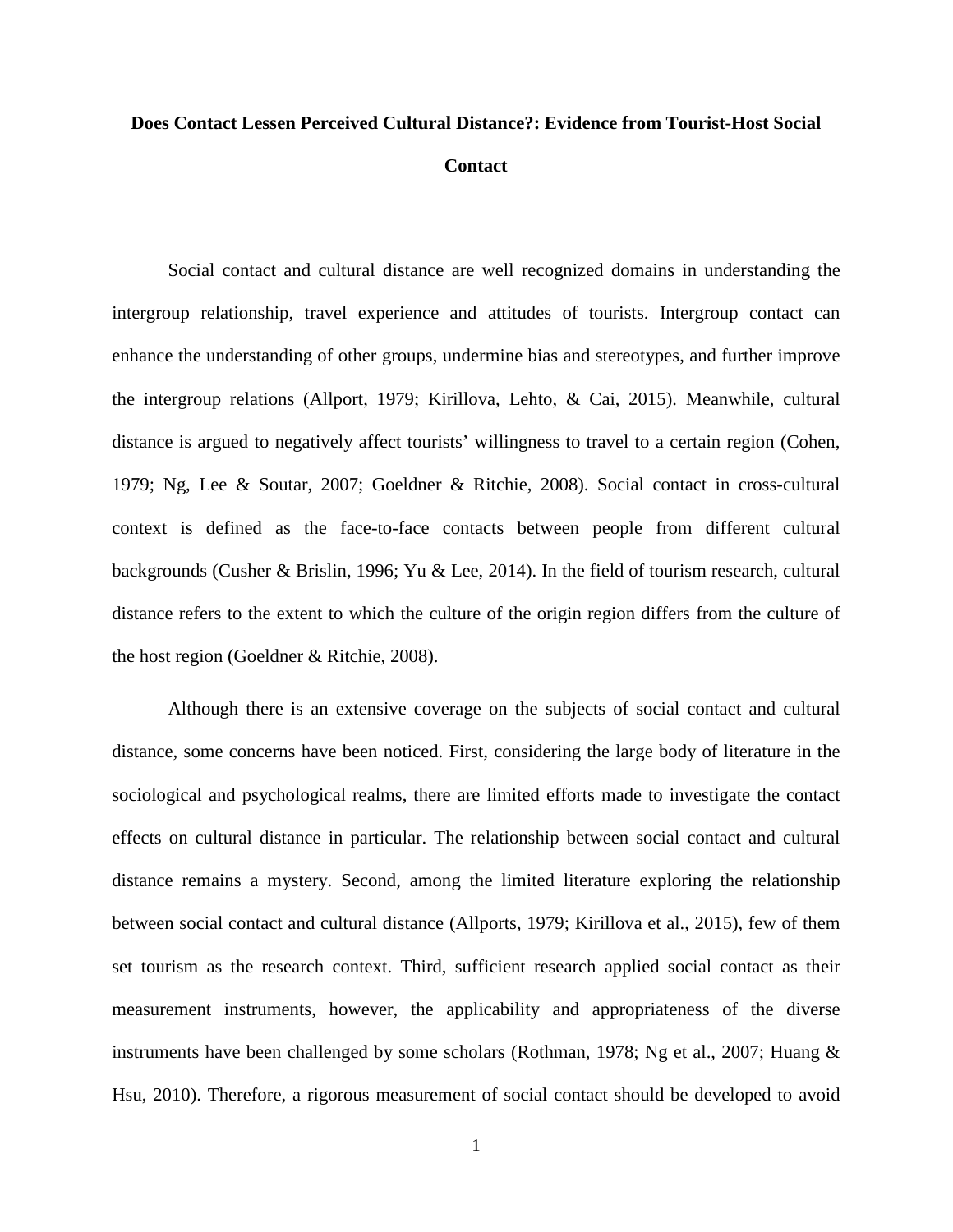any of the past ambiguity or bias. Additionally, most of the existing literature of social contact emphasized its positive or negative effects on the hosts, however, limited studies investigated the effects of social contact on tourists. Taken those issues into consideration, the present study aims to: develop and validate measurement instruments of social contact and perceived cultural distance in the context of tourism; explore the effects of social contact on perceived cultural distance; and provide implications to government, tourism operators and local communities.

To achieve the aforementioned research objectives, the current study followed both qualitative and quantitative approaches. To generate primary and rich data for developing social contact and perceived cultural distance items, in-depth interviews were implemented. During the interviews, informants were asked about their travel experiences to mainland China, any memories of perceived cultural distance they may have encountered during their travel, and their interactions they had with their hosts. As a result, 23 qualified informants were interviewed. To assess the content validity, an expert panel review, consisting of 6 research faculty members with expertise in cross-cultural studies were invited to evaluate the items either newly developed from the interviews or adopted from the literature. Based on the results, a survey was conducted with Hong Kong tourists traveling to mainland China. Following the quota sampling, data was collected in Shanghai, Beijing and Hangzhou and 522 questionnaires were completed. Exploratory factor analysis (EFA) and confirmatory factor analysis (CFA) were performed to explore and confirm the structure and dimensions of the constructs. The relationship between social contact and perceived cultural distance was tested by structural equation modeling (SEM).

As a result, the measurements of perceived cultural distance and social contact were developed and validated. Three factors of perceived cultural distance were identified, which covered culture retention, behavioral characteristics, and social characteristics. The social contact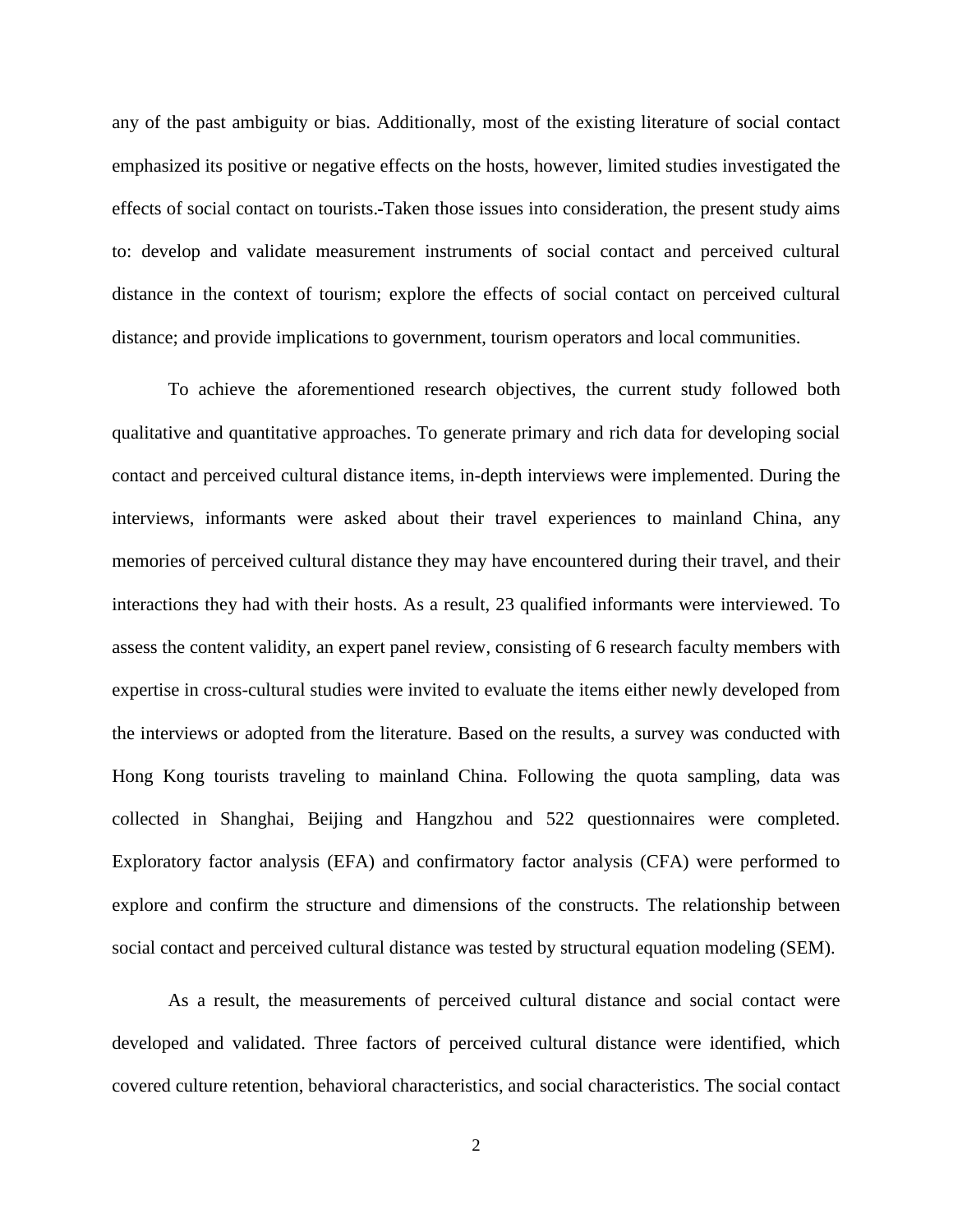was represented by both the quantity and quality aspects. Based on the rigorous research method, the current study supported that both quality and quantity aspects of social contact have associations with the tourists' perceived cultural distance.

In particular, quality of contact was revealed to have a negative effect on the perceived cultural distance. Interestingly, as argued in previous literature, quantity of contact has long been treated as an insignificant element in social contact studies (Nash, 1989). The significant effect obtained in this study may result from the improvement of the social contact measurement. In the current study, items of quantity of social contact were categorized into two sub-dimensions, namely, social oriented aspect and service oriented aspect. Social oriented contacts represent the interactions with social purposes, for instance, making friends, visiting locals' homes, exploring the locals' daily life and traveling together. Due to the nature of social purposes, those activities are considered to be more interactive and intense, as they involve more commitment to each other. According to the contact theory (Allport, 1979), contacts can positively influence individuals' perceptions of other groups if such contacts involve personal and informal interactions. In that case, social oriented contacts may reduce the perceived cultural distance between tourists and hosts. In contrast, service oriented social contacts are stated to have a positive relationship with the perceived cultural distance. Such kinds of contacts include the contacts with service personnel during service encounters, such as in dining, shopping, transportation, accommodation and touring occasions. They normally require a quite short communication time and limited interaction. Therefore, those contacts tend to be superficial and standardized. Due to the shallow nature, service oriented contacts are hardly possible ways for tourists to achieve the aforementioned conditions. Each time the tourists contact with the hosts in such situations, they will experience the cultural shock induced by the actual cultural distance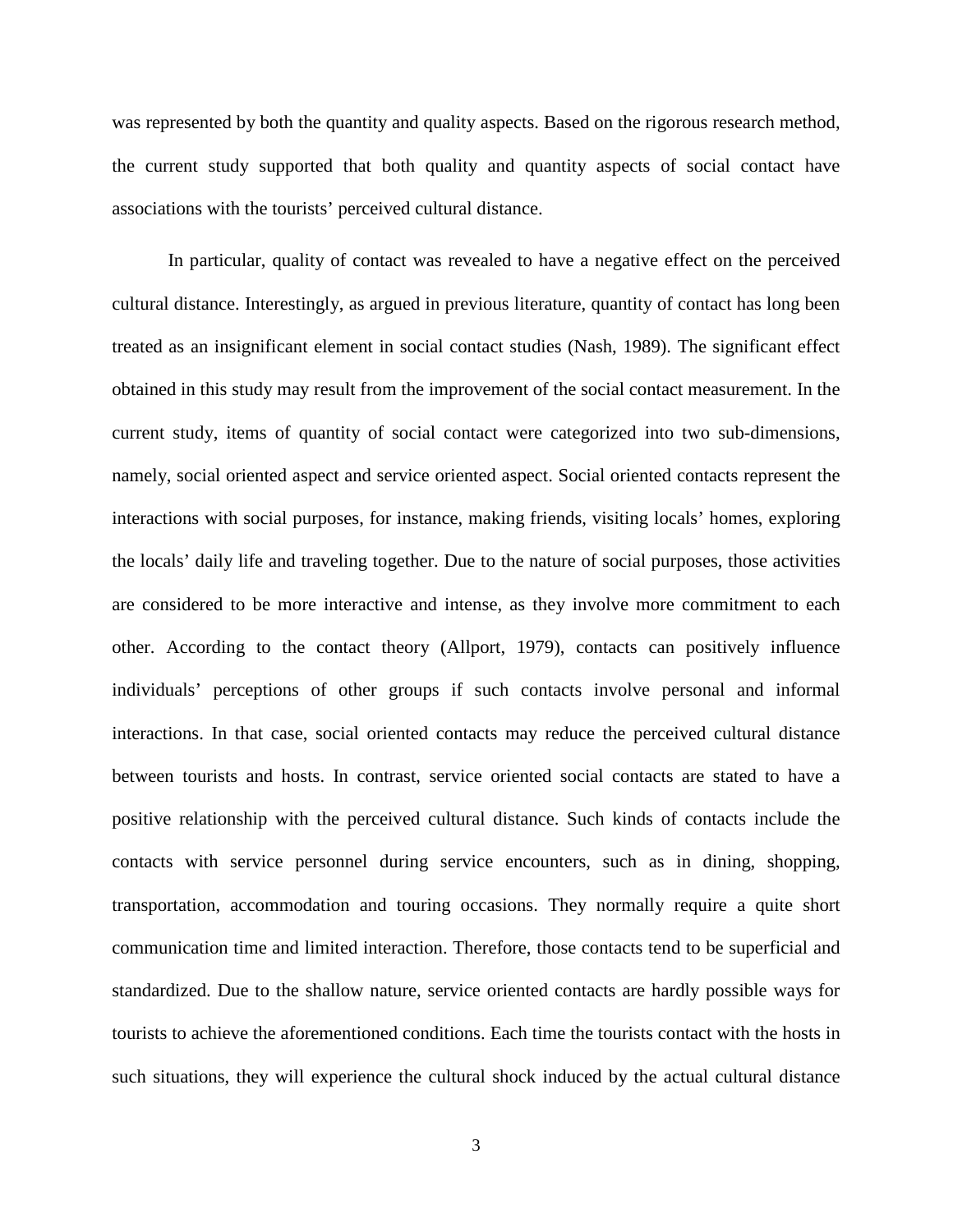between the two parties. The extensive and repeated shallow experiences collectively reinforce tourists' with the differences between the two parties and increase the perceived cultural distance accordingly.

Theoretically, a new measurement technique for tourist-host social contact was developed, which could facilitate further empirical research to investigate its antecedents and consequences. This study also filled in the research gap by empirically examining the relationship between tourist-host social contact and perceived cultural distance. It focused on the growing awareness of the effects of social contact on tourists. Results supported that both quantity and quality aspects of social contact have associations with the tourists' perceived cultural distance. As one of the most important findings of the current study, quantity of social contact was further divided into social oriented and service oriented contacts, and they were found to have opposite effects on the perceived cultural distance. The findings may facilitate understanding how different types of contact may affect individuals' perceptions through tourism activities.

Building on those theoretical contributions, this study also provides implications for government, tourism operators and local communities. First, government officials from ethnically similar but ideologically different regions may consider to promote more personal and favorable contacts between tourists and hosts in order to engender a sense of cultural similarity and national identity, and to reduce the tension and prejudices in the long run. Second, tourism operators and product planners could purposely design some itineraries which involve intense and social activities with the locals, for instance, visiting the local communities (non-tourism areas), providing resident volunteer centers for tourism enquiry or promoting contact-intensive tourism, such as farm tourism and voluntourism. The engagement in positive and favorable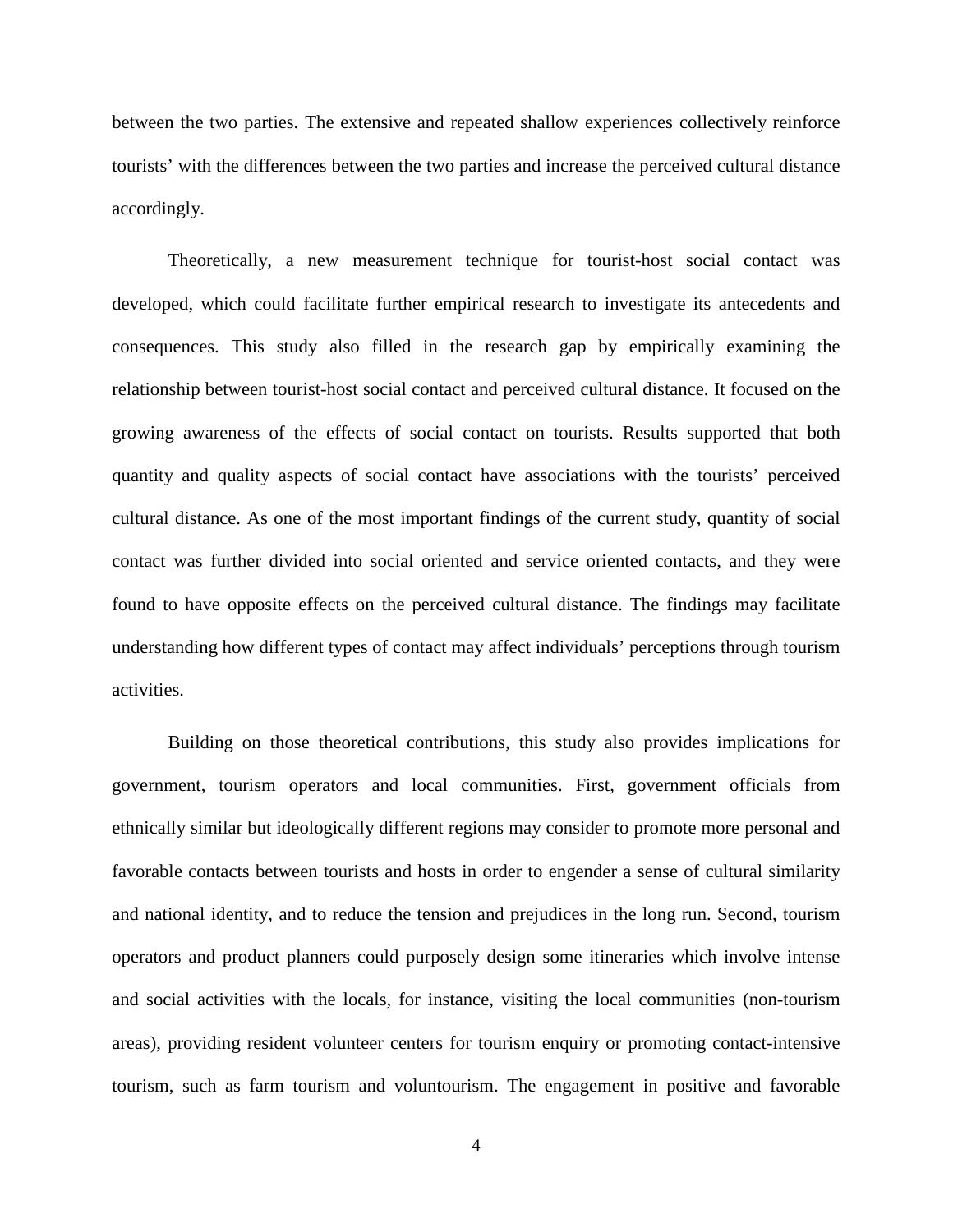intergroup relationships from those types of contact may ultimately foster favorable travel experience and high service satisfaction through the influence of positive customer emotions. Last but not least, local residents can also contribute to the local tourism industry by proactively interacting with tourists to build up a hospitable destination image in the long run.

Further research based on this output will seek to develop a monitoring link between the data collected and the end-users, the communities and regulatory authorities. This study can be replicated elsewhere to further test the validity of the methodological approach and, with changes to the questions as necessary and appropriate, to facilitate the focus of the enquiry. Continuing exploration of the tourist-host contact using quantitative techniques would help provide more rigor to this area of analysis.

## **References:**

Allport, G. W. (1979). *The nature of prejudice.* Reading, MA: Addison-Wesley Pub.

- Cohen, E. (1979). A phenomenology of tourist experiences*. Sociology, 13 (2)*, 170-201.
- Cusher, K. & Brislin (1996). *Intercultural Interactions: A Practical Guide.* Thousand Oaks, CA: Sage.
- Goeldner, C. R. & Ritchie, J. R. (2008). *Tourism: Principles, practices, philosophies*. John Wiley & Sons, Inc.. Retrieved 15 October 2013, from [http://www.myilibrary.com?ID=176679](http://www.myilibrary.com/?ID=176679)
- Huang, J., & Hsu, C. H. C. (2010). The impact of customer-to-customer interaction on cruise experience and vacation satisfaction. *Journal of Travel Research, 49*(1), 79-92.